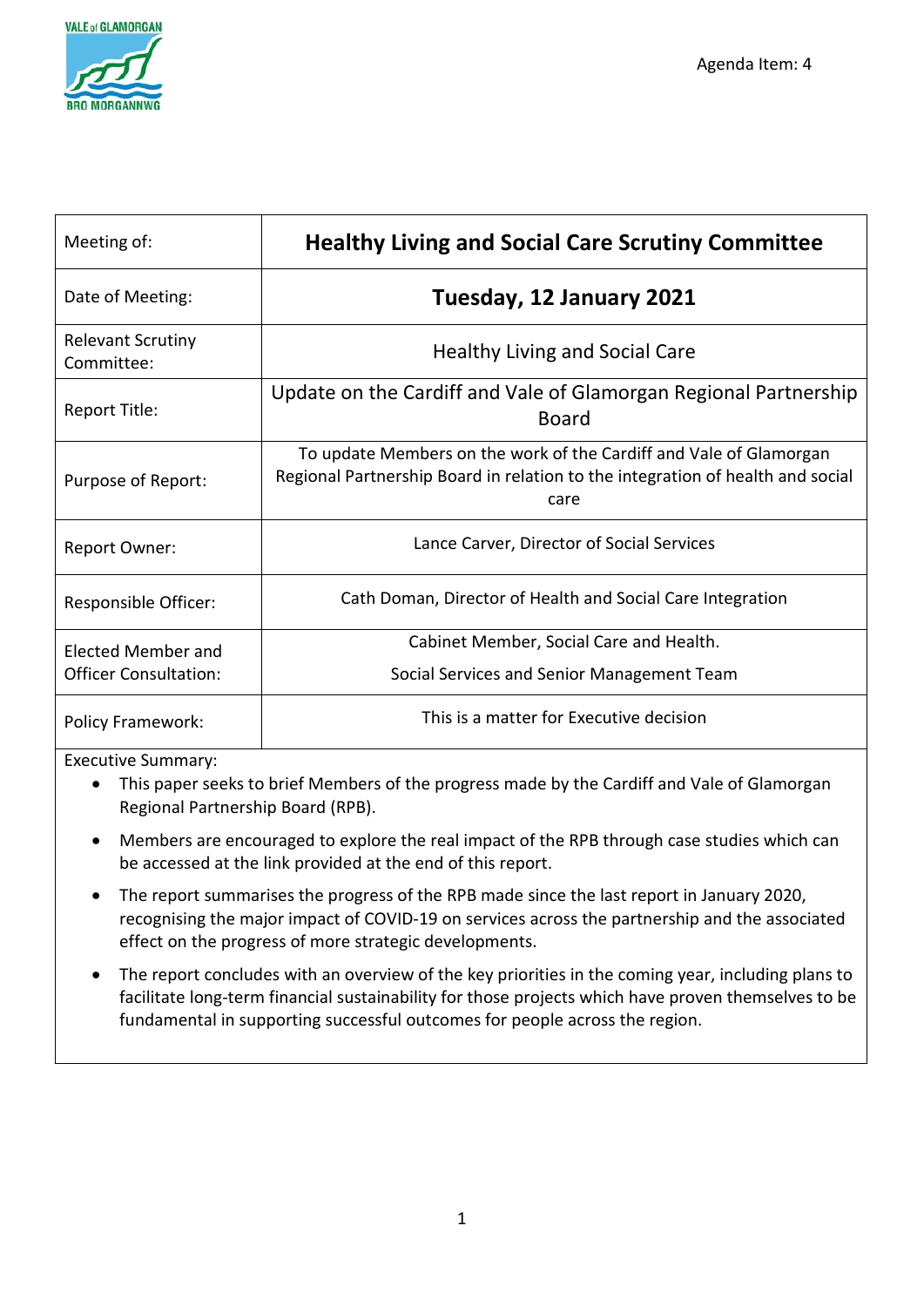# **Recommendations**

- **1.** To note the work being undertaken by the Cardiff and Vale of Glamorgan Regional Partnership Board, and progress made, including, in particular, the outcomes being achieved for local people.
- **2.** To receive further annual updates on the work of the Board.

# **Reasons for Recommendations**

- **1.** To increase awareness of the work of the Cardiff and Vale of Glamorgan Regional Partnership Board and to ensure links to the wider Vale of Glamorgan Local Authority agenda and key priorities are considered and ensured.
- **2.** To keep Members appraised on the work of the Regional Partnership Board.

# **1. Background**

- **1.1** Part 9 of the Social Services and Well-being (Wales) Act 2014 (SSWWA) requires Local Authorities to make arrangements to promote co-operation with their relevant partners and others, in relation to adults with needs for care and support, carers and children.
- **1.2** Part 9 of the Act provides for partnership arrangements between Local Authorities and Local Health Boards (LHBs) for the discharge of their functions. It also provides Welsh Ministers with regulatory powers in relation to formal partnership arrangements (including pooled funds) and partnership boards.
- **1.3** Local Authorities and LHBs are required to establish Regional Partnership Boards (RPBs) to secure strategic planning and partnership working between local authorities and LHBs and to ensure effective services, care and support are in place to best meet the needs of their respective populations.
- **1.4** The objectives of the RPBs are to ensure that the partnership bodies work effectively together to:
	- o Respond to the population needs assessment carried out in accordance with Section 14 of the Act;
	- o Implement the plans for each of the Local Authority areas which are covered by the board, which Local Authorities and LHBs are each required to prepare and publish under Section 14 of the Act;
	- o Ensure the partnership bodies provide sufficient resources for the Partnership Arrangements;
	- o Promote the establishment of pooled funds where appropriate.
- **1.5** RPBs have widened their remit to prioritise the integration of services in relation to a much broader range of people:
	- o Older people with complex needs and long-term conditions, including dementia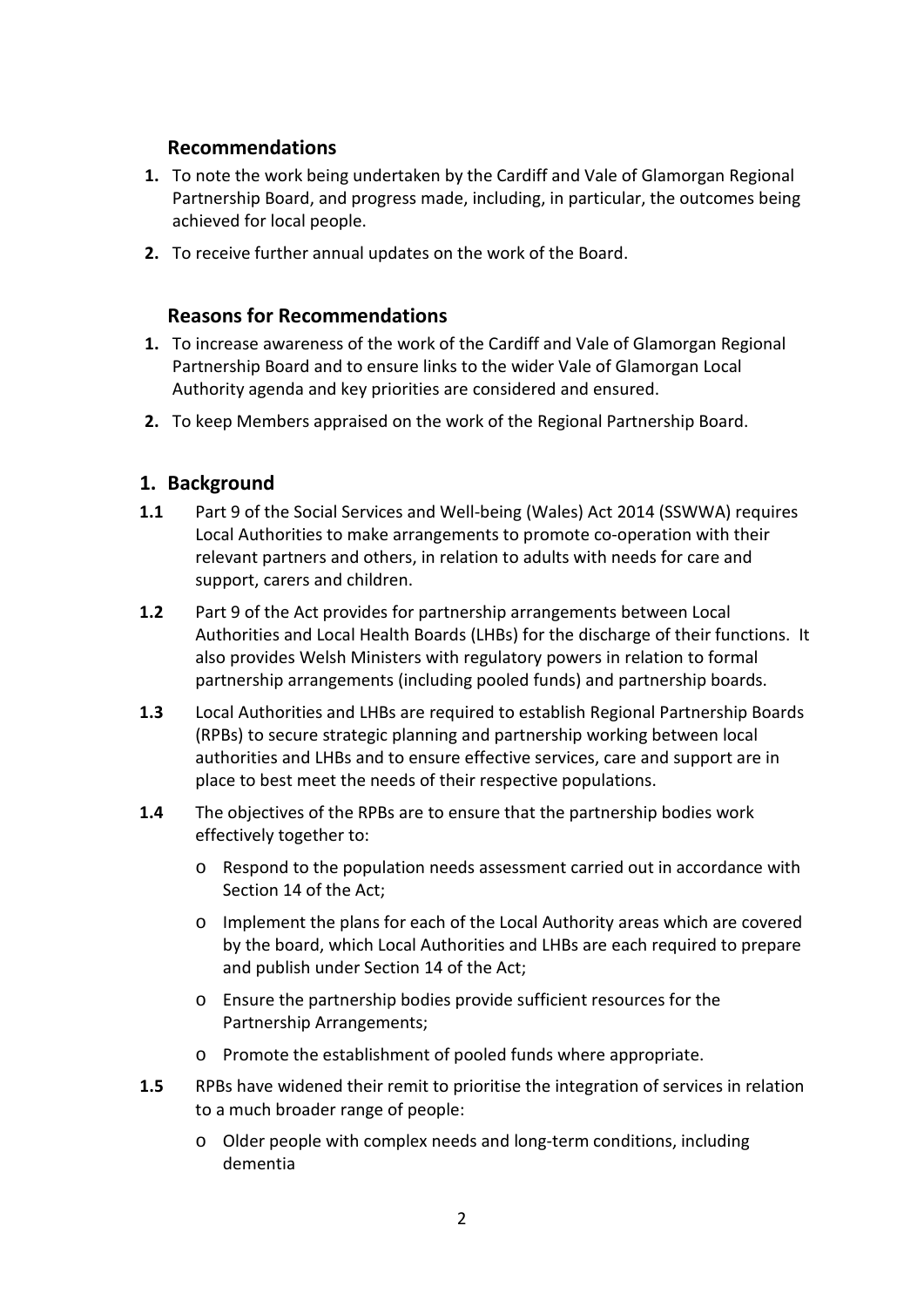- o People with learning disabilities
- o Children with complex needs
- o Carers, including young carers
- o Integrated Family Support Services
- o Children with disabilities and/or illness
- o Children who are care experienced
- o Children who are in need of care and support
- o Children who are at risk of becoming looked after
- o Children with emotional and behavioural needs
- o Young People as they transition between Children and Adult Services
- **1.6** The SSWWA came into force on 6th April 2016 and the Cardiff and Vale of Glamorgan Regional Partnership Board (RPB) met for the first time on 22nd April 2016. The Terms of Reference, membership and the governance structure are provided as background papers.
- **1.7** The RPB is currently chaired by Cllr Susan Elsmore, Cabinet Member for Cardiff Council, however in April 2021 the chair will transfer to Cllr Ben Gray, Cabinet Member for Vale of Glamorgan Council.
- **1.8** This Report provides an update following the last report to the Scrutiny Committee on 8<sup>th</sup> January 2019.

# **2. Key Issues for Consideration**

**2.1** The Partnership Arrangements (Wales) Regulations 2015 require that each Regional Partnership Board must prepare an annual report on the extent to which it has met its objectives. The 2019/20 Annual Report of the RPB is available on the Partnership's website at [https://cvihsc.co.uk/wp](https://cvihsc.co.uk/wp-content/uploads/2020/11/Cardiff-and-Vale-of-Glamorgan-PRB-Annual-Report-2019-20-FINAL.pdf)[content/uploads/2020/11/Cardiff-and-Vale-of-Glamorgan-PRB-Annual-Report-](https://cvihsc.co.uk/wp-content/uploads/2020/11/Cardiff-and-Vale-of-Glamorgan-PRB-Annual-Report-2019-20-FINAL.pdf)[2019-20-FINAL.pdf.](https://cvihsc.co.uk/wp-content/uploads/2020/11/Cardiff-and-Vale-of-Glamorgan-PRB-Annual-Report-2019-20-FINAL.pdf) The report summarises the activities and impact of the work of the RPB, therefore its contents are not repeated in this report but attention is drawn to the main themes arising from the RPB in the last year and also its forward plan.

### **2.2 COVID-19**

The last year has of course been dominated by the COVID19 pandemic. The Committee will be fully aware of the profound impact that this has had on individuals, communities and on the delivery of health and care services.

In the initial phase of COVID-19, the RPB was stood down to enable services to focus on the emergency response to the pandemic. Vale of Glamorgan Council has continued to work closely with partners in the region to ensure a coordinated response.

Partners coordinated the response specifically relating to health and social care services, addressing testing, coordinated access to personal protective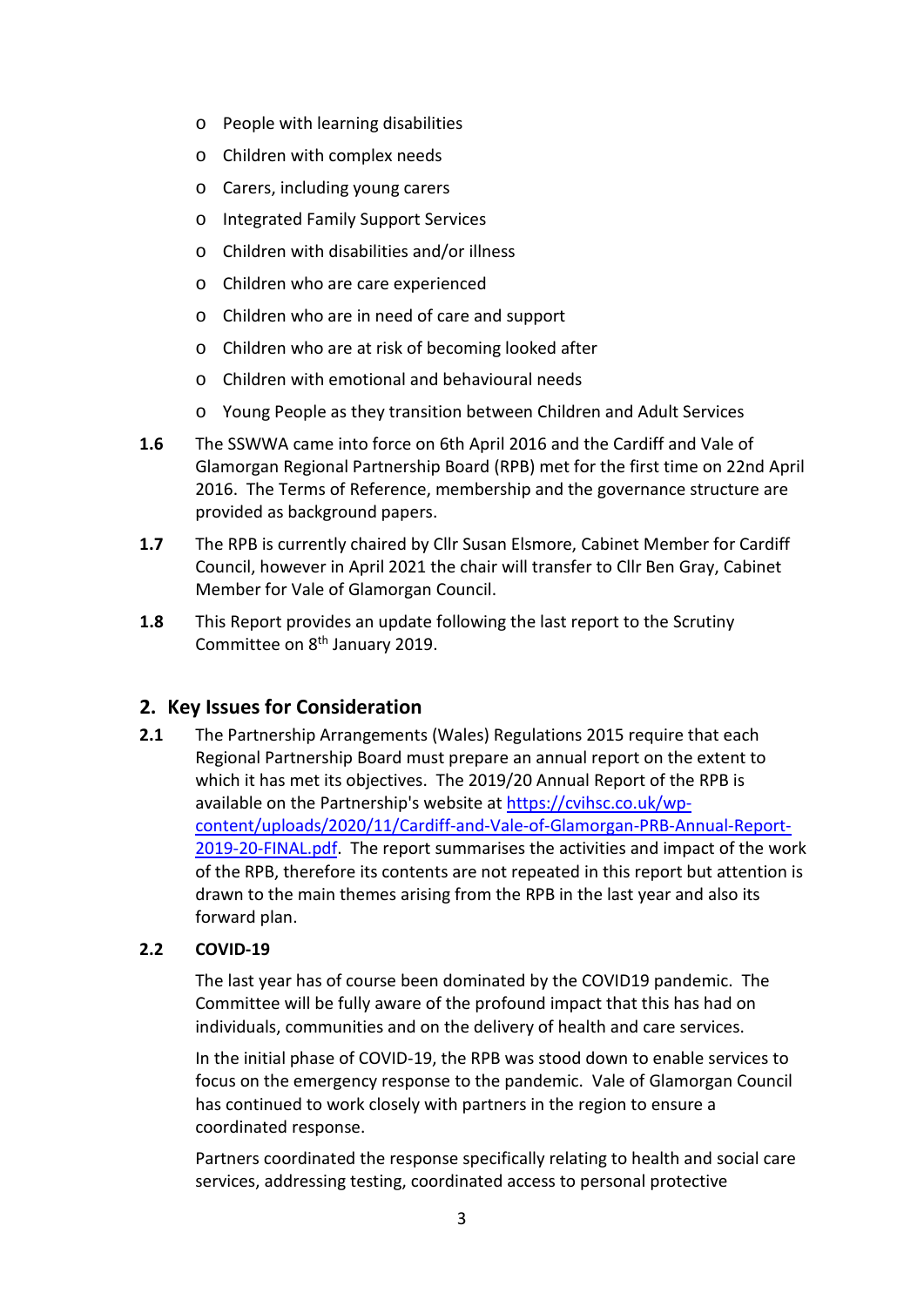equipment, supporting care homes, their staff and residents and ensuring people were able to return home from hospital as quickly as possible. The success of the response has been testament to the strength of the established partnership.

Many of the more developmental programmes of work not directly connected to the COVID-19 response were also stood down to enable capacity to be directed to managing our collective response to the pandemic. This was clearly the right thing to do however the Committee **should** be aware that it has had an inevitable impact on the ability of the partnership to progress its plans.

The RPB resumed formally in July 2020.

#### **2.3 Population needs assessment – COVID-19 impact**

At the request of Welsh Government, the RPB undertook a rapid review of the impact of COVID-19 on the Cardiff and Vale of Glamorgan population. A summary can be found below, based on the expert opinion or our operational service leads and their experience of responding to the pandemic.

The Committee will note that the impact is much broader than on the health and care needs of communities and the response will need to be across a broader remit than that of the RPB. It will be important to coordinate activities with the Public Services Board and planning for this has commenced with a discussion at the Vale of Glamorgan Public Services Board in October.

|  | Interim PNA - emerging priorities for Winter 2020-21 |
|--|------------------------------------------------------|
|--|------------------------------------------------------|

| <b>Theme</b>                 | <b>Specific</b>                                                                                                                                            |
|------------------------------|------------------------------------------------------------------------------------------------------------------------------------------------------------|
| Populations at Risk          | Specific mention of people with Dementia, Asian and minority ethic groups, children and young people at risk,<br>carers and older people.                  |
| Mental health                | Support for vulnerable groups experiencing potential loneliness and isolation                                                                              |
| Physical health              | Reduced access to physical activity and consequent deterioration in health                                                                                 |
|                              | Managing the long term recovery of people who have had COVID-19 / 'Long COVID'                                                                             |
| Abuse / addiction            | Increase in physical abuse: domestic, child, substance and alcohol                                                                                         |
| Family / carer relationships | Impact of family breakdown and lack of respite care.                                                                                                       |
| Financial Hardship           | Rise in unemployment and debt increase placing additional pressure on vulnerable groups.                                                                   |
| Sensory impairment           | Increased physical barriers for people with sensory impairment as a result of social distancing requirements.                                              |
| Virtual Workforce            | Impact of Virtual and Social Distanced working measures - need to ensure effective IT and Training together<br>with enhanced employee wellbeing practices. |
| Workforce resources          | Ensuring effective availability of staff / services to meet demand.                                                                                        |

#### Interim PNA - emerging priorities for 2021 onwards

| <b>Theme</b>                          | <b>Specific</b>                                                                                                                                                        |
|---------------------------------------|------------------------------------------------------------------------------------------------------------------------------------------------------------------------|
| Populations at Risk                   | Specific mention of people with dementia, black, Asian and minority ethic groups, children and young people at risk, carers<br>and older people.                       |
|                                       | Young people aged 16-25 years are a particular concern re, potential consequent long term impact re, employment<br>opportunities, underlying mental health needs, etc. |
| Mental and physical<br>health support | Increased service demand at all levels (primary to tertiary) due to limited access in 2020-21.                                                                         |
|                                       | Managing the long term recovery of people who have had COVID-19 / 'Long COVID'                                                                                         |
|                                       | Deterioration in health due to lack of activity, limitations on healthy eating, etc and consequent impact on preventative<br>health approach.                          |
| Abuse / addiction                     | Long term impact of increase in physical abuse: domestic, child, substance and alcohol                                                                                 |
| Family / carer<br>relationships       | Long term impact of family breakdown and lack of respite care.                                                                                                         |
| Financial Hardship                    | Long term impact of rise in unemployment and debt increase, particularly for vulnerable groups                                                                         |
| Sensory impairment                    | Increased physical barriers for people with sensory impairment as a result of social distancing requirements.                                                          |
| Virtual Workforce                     | Impact of Virtual and Social Distanced working measures - need to ensure effective IT and Training together with enhanced<br>employee wellbeing practices.             |
| Workforce resources                   | Ensuring effective availability of staff / services to meet demand.                                                                                                    |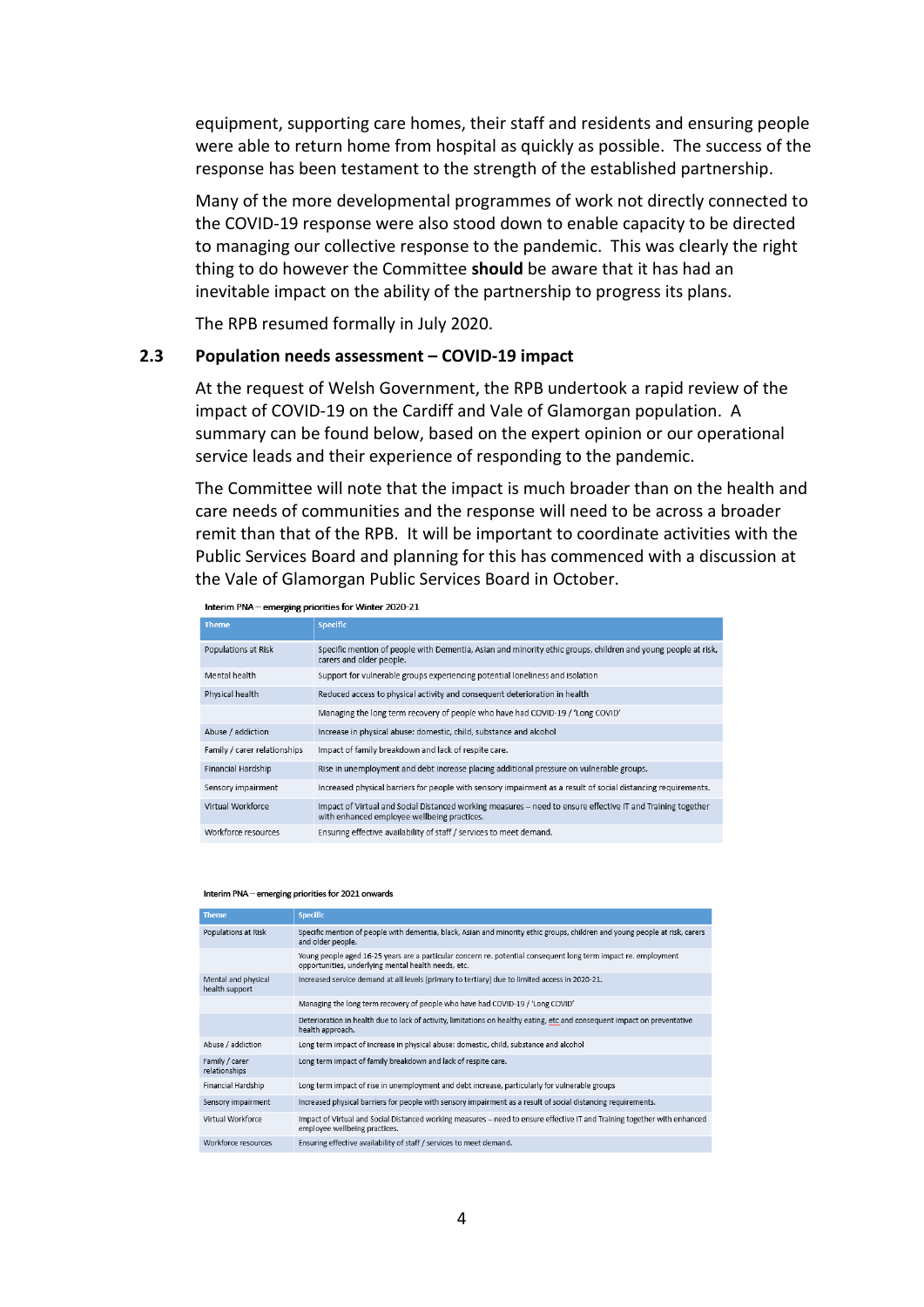Health and social care services have seen significate changes in demand and complexity patterns. It is anticipated that demand and complexity will increase further as the economic and social impact of COVID-19 deepens. The response to this needs to be coordinated across all partners in both the short-term in terms of the operational response and in longer term strategic plans which are set out in section 2.7.

#### **2.4 Response to the Children's Commissioner report** *No Wrong Door***:**

In June 2020, the Children's Commissioner Sally Holland issued a landmar[k report](https://www.childcomwales.org.uk/wp-content/uploads/2020/06/NoWrongDoor_FINAL_EN230620.pdf) calling on RPBs to wrap services around children and their families or carers. The RPB fully endorsed the report, accepting its recommendations in full and has developed a local action plan. The integration of children's services is a major part of the RPB's plans for 21/22 a summary of which is provided in section 2.7.

#### **2.5 Care homes:**

Our system recognised at an early stage of the pandemic the risk to residents and staff within care home settings. Significant support has been mobilised including:

- o Enhanced provider forums with the local authority leading this on behalf of partners
- o Ensuring access to personal protective equipment and infection prevention and control support
- o Rigorous pre-discharge testing and risk assessment processes
- o Commissioning of care home isolation beds to ensure that no person is discharged as COVID-19 positive to a care home following admission to hospital
- o Ongoing access to medical and nursing support to people in care homes
- o Supporting care homes to enable relatives to visit residents

The provider forum includes advice, guidance and support in relation to testing, outbreaks, business continuity and PPE, as well as supporting safe discharge from hospital including the commissioning of intermediate care isolation beds.

A rapid review of care homes was commissioned by Welsh Government and undertaken by Professor John Bolton. It has endorsed our approach to supporting our care home partners. The regional action plan is overseen by the Regional Commissioning Board chaired by the Vale of Glamorgan Director of Social Services. The action plan will also incorporate the region's response to the All-Wales Care Home Framework which focuses on primary care support to care homes.

The partnership also has arrangements in place to respond in the event of care home failure, to secure the ongoing care and support of residents.

#### **2.6 Winter Protection Plan:**

For winter 20/21, the RPB is required to play a key role in leading the development of an integrated health, social care and third sector plan for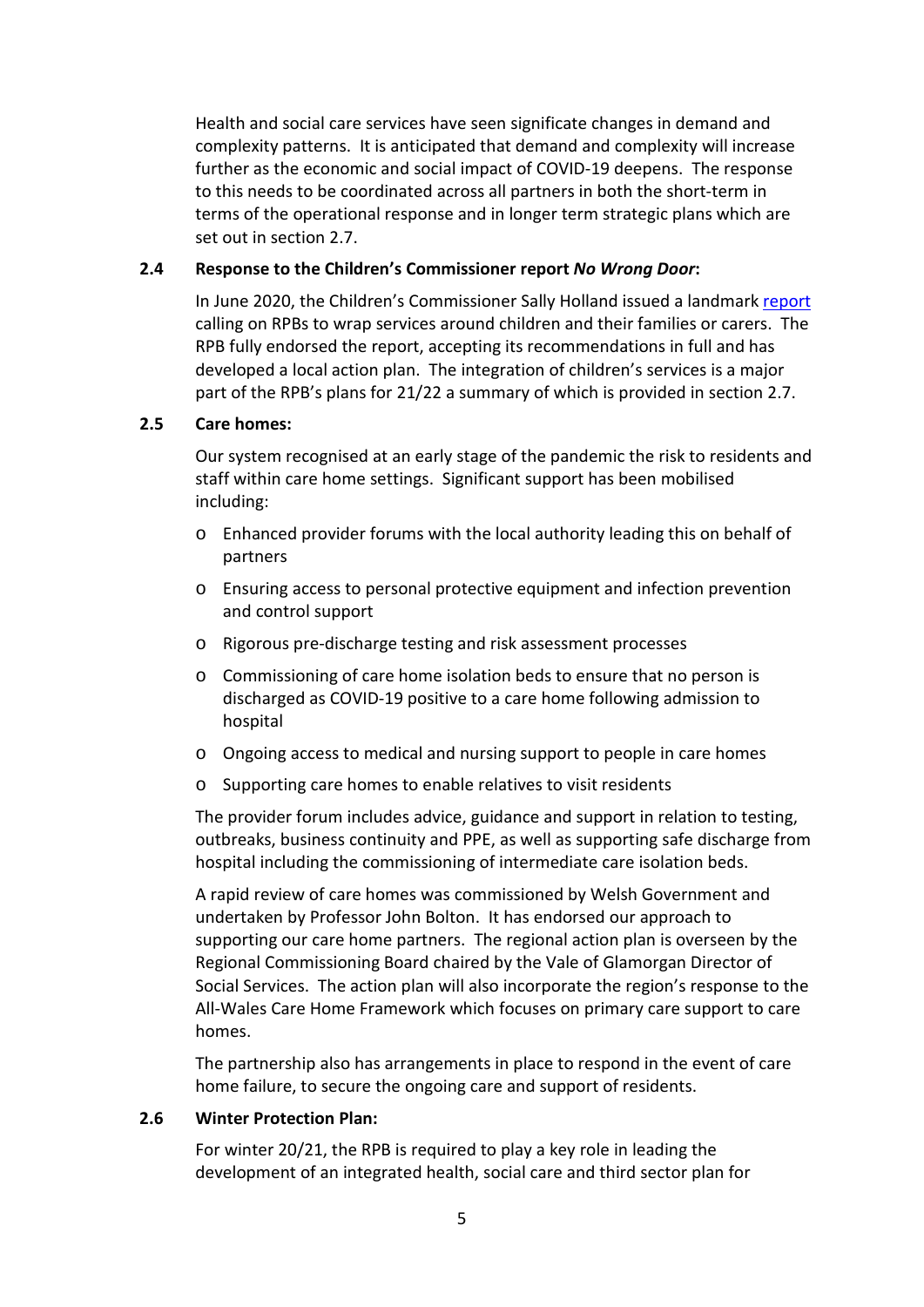delivery this winter. All partners are required to contribute and support delivery of the Winter Protection Plan and ensure alignment of their own organisations plans and resources.

Additional funds have been made available to the region to increase capacity in *Discharge to Recover and Assess* pathways. Adult social care services play a critical role in this, ensuring that no-one remains in hospital longer than is necessary.

Funding had been deployed as follows, with additional funding sought from WG to address the current funding gap of £1.4m.

|                               | <b>Function</b>               | Cost       | <b>Additional</b><br>capacity | unit         | Period<br>(mths) | <b>Start</b> | End      |
|-------------------------------|-------------------------------|------------|-------------------------------|--------------|------------------|--------------|----------|
| <b>Discharge coordination</b> | First Point of Contact        | £114,906   | 7                             | <b>WTE</b>   | 5.               | 01.11.20     | 31.03.21 |
|                               | Single Point of Access triage | £147,000   | 4                             | <b>WTE</b>   | 5                | 01.11.20     | 31.03.21 |
|                               | Discharge liaison             | £25,200    | 2                             | <b>WTE</b>   | 5                | 01.11.20     | 31.03.21 |
| D2RA/intermediate care        |                               |            |                               |              |                  |              |          |
| step-down                     | Care hours                    | £1,357,311 | 2087                          | <b>Hours</b> | 5                | 01.11.20     | 31.03.21 |
|                               | Rehab skill mix               | £369,293   | 24                            | <b>WTE</b>   | 5                | 01.11.20     | 31.03.21 |
|                               |                               |            |                               |              |                  | 01.11.20     | 31.03.21 |
| <b>Community beds</b>         | Residential reablement        | £293,750   | 11                            | beds         | 5.               | 01.11.20     | 31.03.21 |
|                               | D2RA nursing home beds        | £166,667   | 10                            | beds         | 5                | 01.11.20     | 31.03.21 |
|                               | EMI-specific isolation beds   | £300,000   | 8                             | beds         | 5                | 01.11.20     | 31.03.21 |
|                               |                               | £2,774,127 |                               |              |                  |              |          |
|                               | D2RA funding available        | £1,350,000 |                               |              |                  |              |          |
|                               | <b>Funding gap</b>            | £1,424,127 |                               |              |                  |              |          |

#### **2.7 ICT Capital:**

A three year capital development fund was released via the Integrated Care Fund in 2018-19 with a total of £13.335m for the Region. A full programme of projects for this period has now been presented for approval to Welsh Government and the great majority have now been approved with the exception of the Llantwit Major Hub development. This includes the following developments in the Vale of Glamorgan.

- o Scoping for the Older People's Village in Penarth: funding has been provided over the last 3 years to help inform planning for this development;
- o Various developments to residential care home accommodation to improve access for people with dementia: a case study from Ty Dewi Sant is shown below: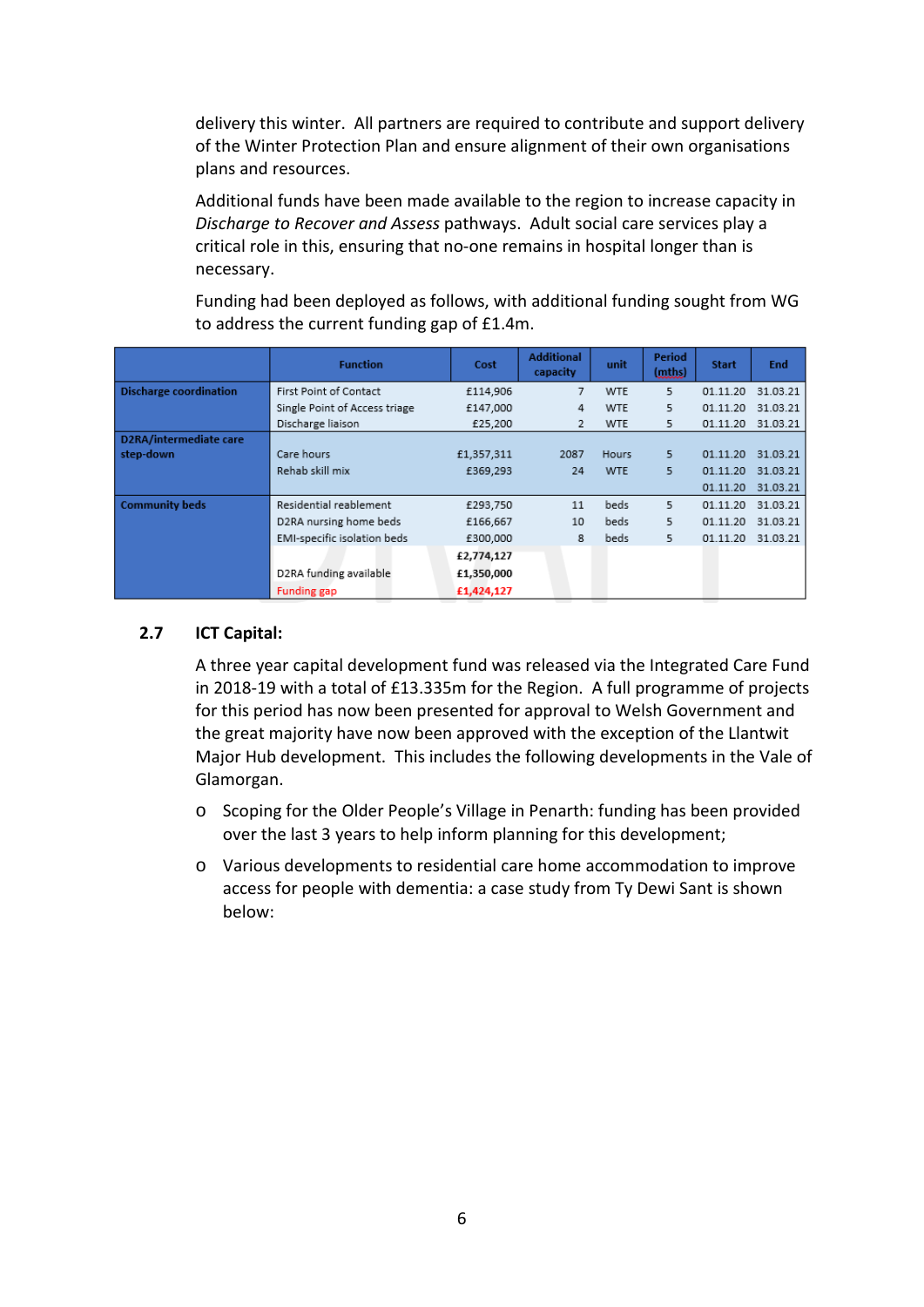Before...

# Dementia case study





**PERMITER** 

**CONSUMI** 

Ty Dewi Sant, Penarth is a residential home for 29 people with mixed frail elderly and dementia needs. Designed in the last century, its physical environment reflected this era and exacerbated the challenges faced by older people experiencing impaired memory, learning and reasoning together with sensory impairments. ICF capital funding was used create a dementia friendly enviror with small-scale, homely living units, utilising enhanced signage and 'cueing' in line with dementia friendly standards.

Bedrooms, toilets and corridors were all re-decorated in a calming neutralcoloured palate with accents on doorways, handrails and toilet entrances to aid orientation. The flooring has also been updated to assist movement and ease of orientation for people with Dementia. The re-design was completed with a series of specially commissioned photographs of the local area which were chosen by the residents. The overall outcome is the creation of an uncluttered, clean and modern environment that supports and sustains the wellbeing and independence<br>of our residents.





Resident feedback: "I didn't like having to leave my room for so long but it was all worth it, it's beautiful and so much easier to get around. When I get last I look for the picture of Penarth Pier and I know where I am. I can find a tailet easier now they are all vellow and they are much nicer inside"

Manager feedback: "We have a seen a significant reduction in falls and the colour schemed doors and handralls are great for orientation. I frequently see residents just stand in frant of the artworks chatting and they are proving to be a great reminiscence resource'

"The RPB has directed capital funding with great effect in response to the growing needs of our population. The work undertaken at the Council's care homes in the Vale of Glamorgan is a fantastic example of how creating a dementia-friendly space can enable greater levels of independence and well-being for our residents. Clir Ben Gray, Cabinet Member for Social Care and Health, Vale of Glamorgan Council and Vice Chair of the RPB.

- o Ongoing development of the Ty Dewi special school site.
- o Smart House enabling people with Learning Disabilities to test adaptations to ease living in their own homes.
- o Llantwit Major Community Hub supporting Glamorgan Voluntary Service to develop their new accommodation for use by community groups.
- o Care Home Grant Scheme a new development which is being advertised currently to enable relatives to visit nursing and residential home residents whilst ensuring compliance with COVID-19 safety regulations.

#### **2.8 Forward look:**

WG have announced a transitional year for 21/22 for the Transformation Fund, recognising the time lost during 20/21 due to COVID19. The RPB has set out plans to make much more significant steps in the integration of health and social care services, building on a wide-range of preceding projects which act as 'feeders' for the emerging programmes. The main planks of that programme are included in this section of the report: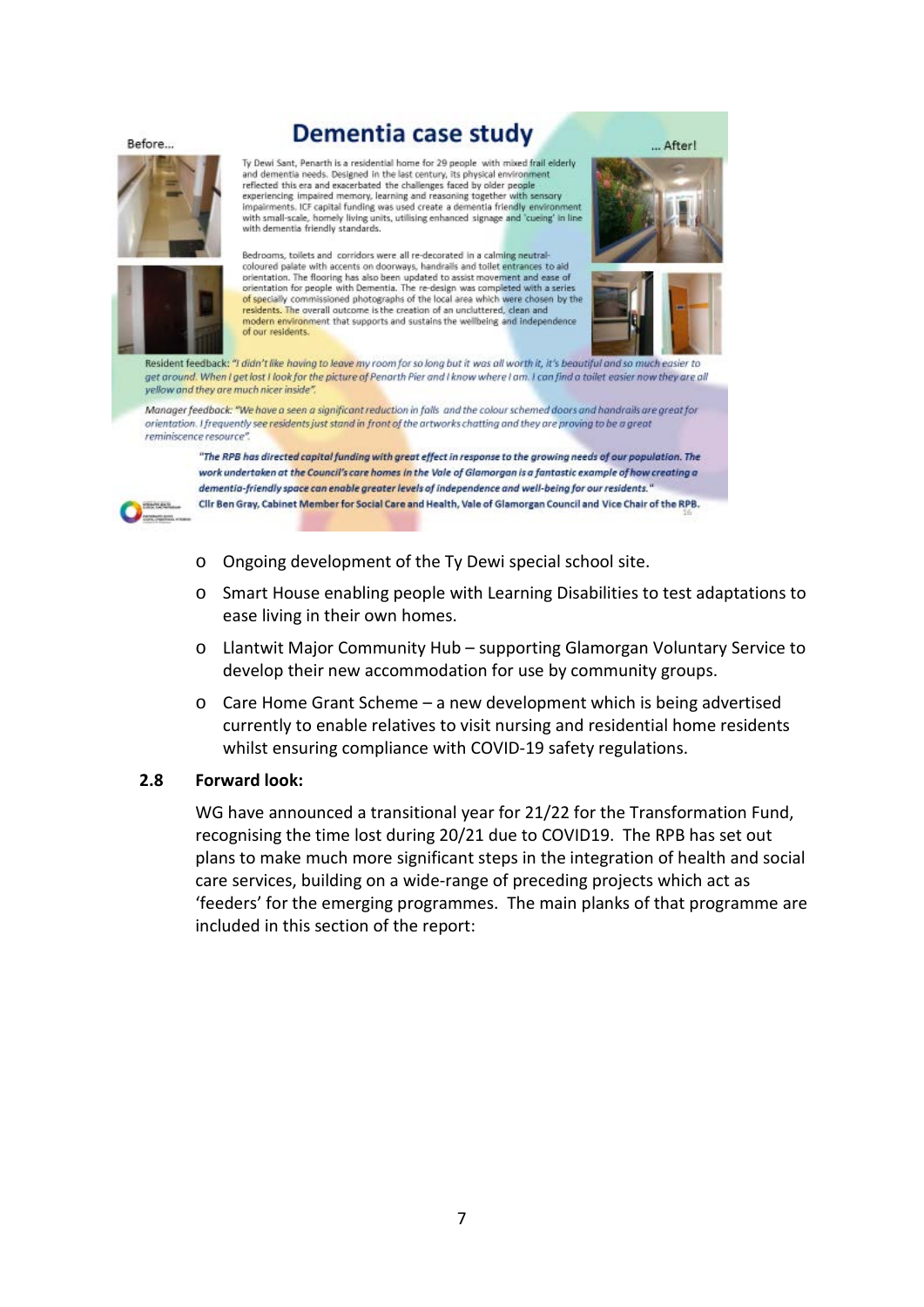

### 2.8.1 **Integrated locality-based care models**

In 21-22, Cardiff and Vale RPB will scale up and accelerate the delivery of integrated health and social care locality models, across three established localities. This is a major programme across the partnership and will not be delivered within a single year. The intention is to use the transitional year investment to fully scope, design and establish the programme as a partnership and commence delivery.

This will enable us to pursue an alliance model to develop the already integrated Vale Locality, further integrating services around the needs of the people we serve. The programme will also take forward existing Transformation Fund projects, but more explicitly incorporate them as component parts of the development of the locality models rather than stand-alone projects.

### 2.8.2 **Emotional wellbeing and mental health integrated care model**

The partnership will develop an integrated model of care for children and young people needing support and therapeutic interventions as a result of emotional distress or actual mental ill health. This will be fully integrated across education services, social services and Child and Adolescent Mental Health services. We recognise that our system is complex and is experienced as fragmented and confusing. Our differing thresholds for intervention can create a 'missing middle' where long-term therapeutic support cannot be accessed. We recognise that we must not medicalise emotional distress but rather have a whole system approach to deliver the right intervention and support at the right time.

The transition to adult services will be addressed with particular attention given to vulnerable adolescents whose chronological and cognitive ages are different meaning neither CYP or adult mental health services are able to meet their needs.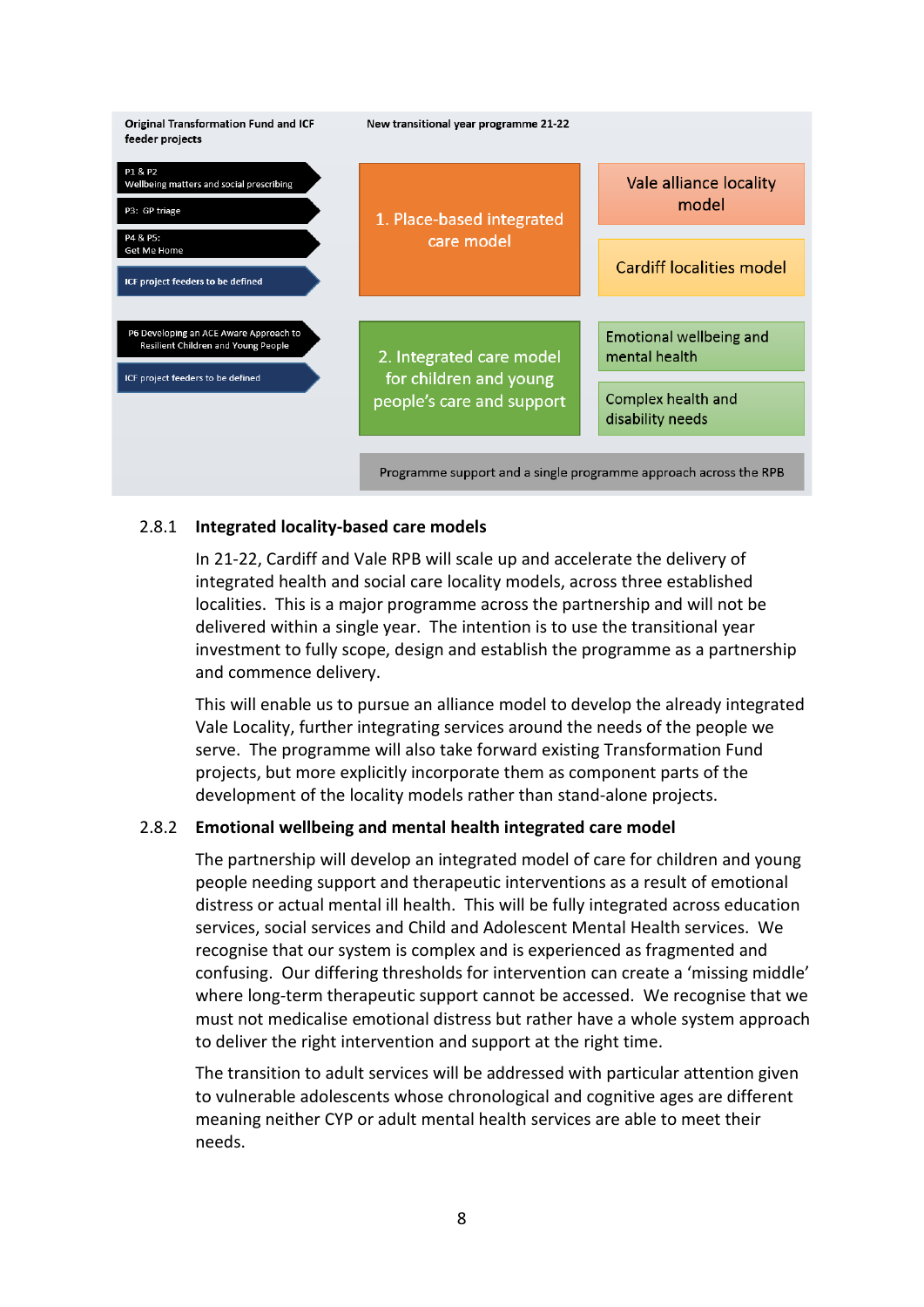The role of schools is pivotal and a *Whole School Approach* will be central to this work and driven by forthcoming statutory guidance as well as learning from elsewhere.

We will address safe accommodation for children and young people with additional learning needs and emotional wellbeing and mental health needs who present at various points in our health and care system in crisis.

As with the development of integrated locality-based working, this is a major programme which will take more than a year to deliver.

The following shows the main strands of work and the existing programmes of work that will contribute to a more child and family-centred approach.



#### 2.8.3 **Integrated care model for children and young people with complex health needs, disabilities and additional learning needs**

The partnership will develop child and family-centred integrated model of care for this cohort, simplifying the complex arrangements that currently exist, improving access and ensuring coordinated assessment, planning and delivery of care and support. It will align existing improvement projects already underway:



This programme needs more detailed scoping to see what needs to be developed at a local, regional, pan-regional and national levels.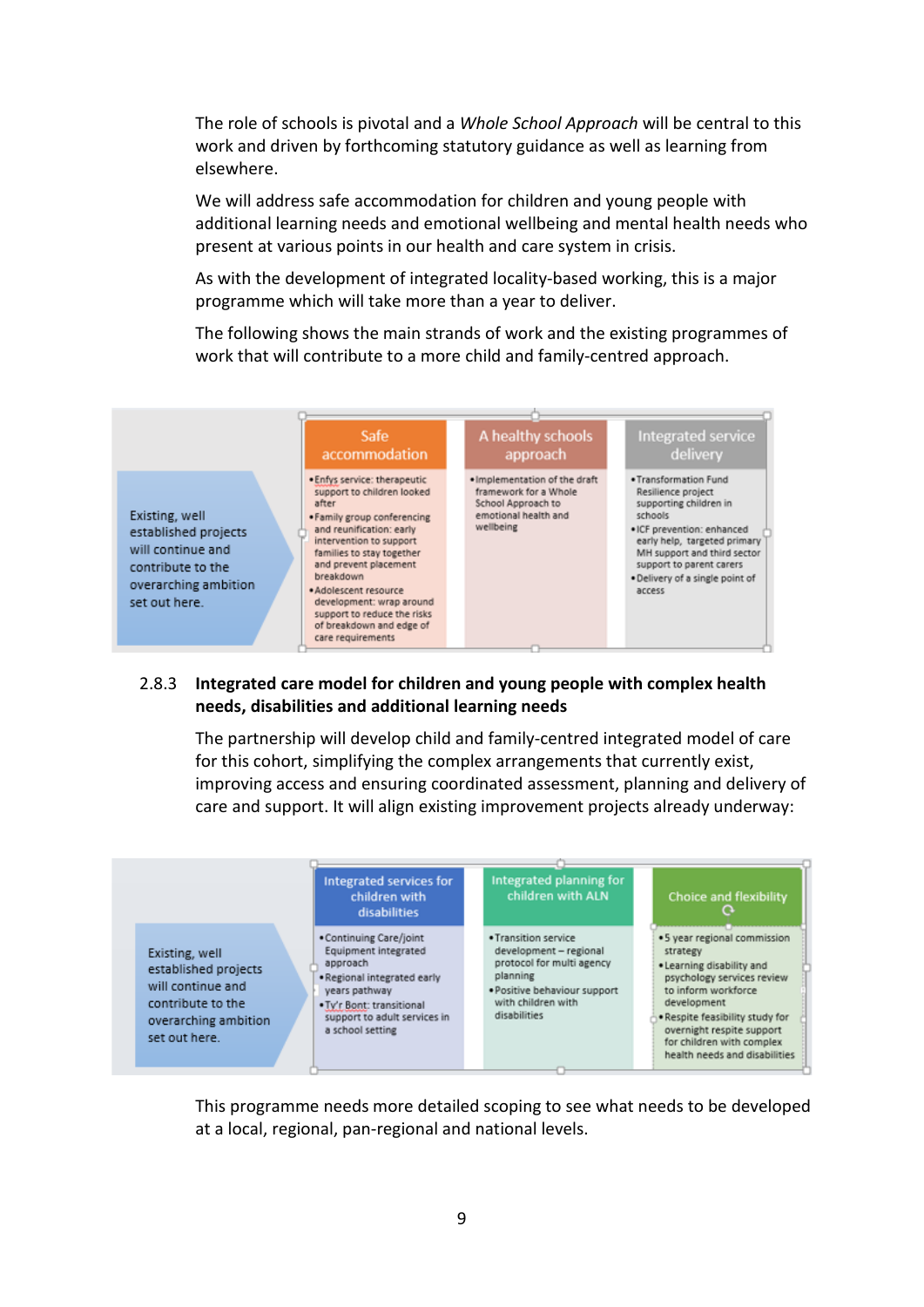#### 2.8.4 **Revised governance**

The RPB is in the process of revising its governance and is establishing three new partnerships to support improving outcomes for the health and wellbeing of local people: Starting Well, Living Well and Ageing Well. These partnerships will oversee the programmes outlined above.



#### 2.8.5 **Stabilisation and reconstruction**

WG has indicated that it expects RPBs to lead on the stabilisation and reconstruction of health and social care for their regions in the wake of COVID-19, as part of a cross-government approach. We await the WG framework for this, however the broad plans we have set out above are being developed with the future sustainability of health and social care in mind and incorporating the learning and legacy of COIVD-19.

# **3. How do proposals evidence the Five Ways of Working and contribute to our Well-being Objectives?**

- **3.1** The work of the Cardiff and Vale of Glamorgan Regional Partnership Board plays a key role in supporting the delivery of sustainable social services in the long term. Engagement, integration, involvement, collaboration and prevention are all founding principles of the Partnership as demonstrated within the Terms of Reference for the Board.
- **3.2** The emerging programmes set out above, will enable the RPB to have a greater impact on the delivery of the wellbeing objectives.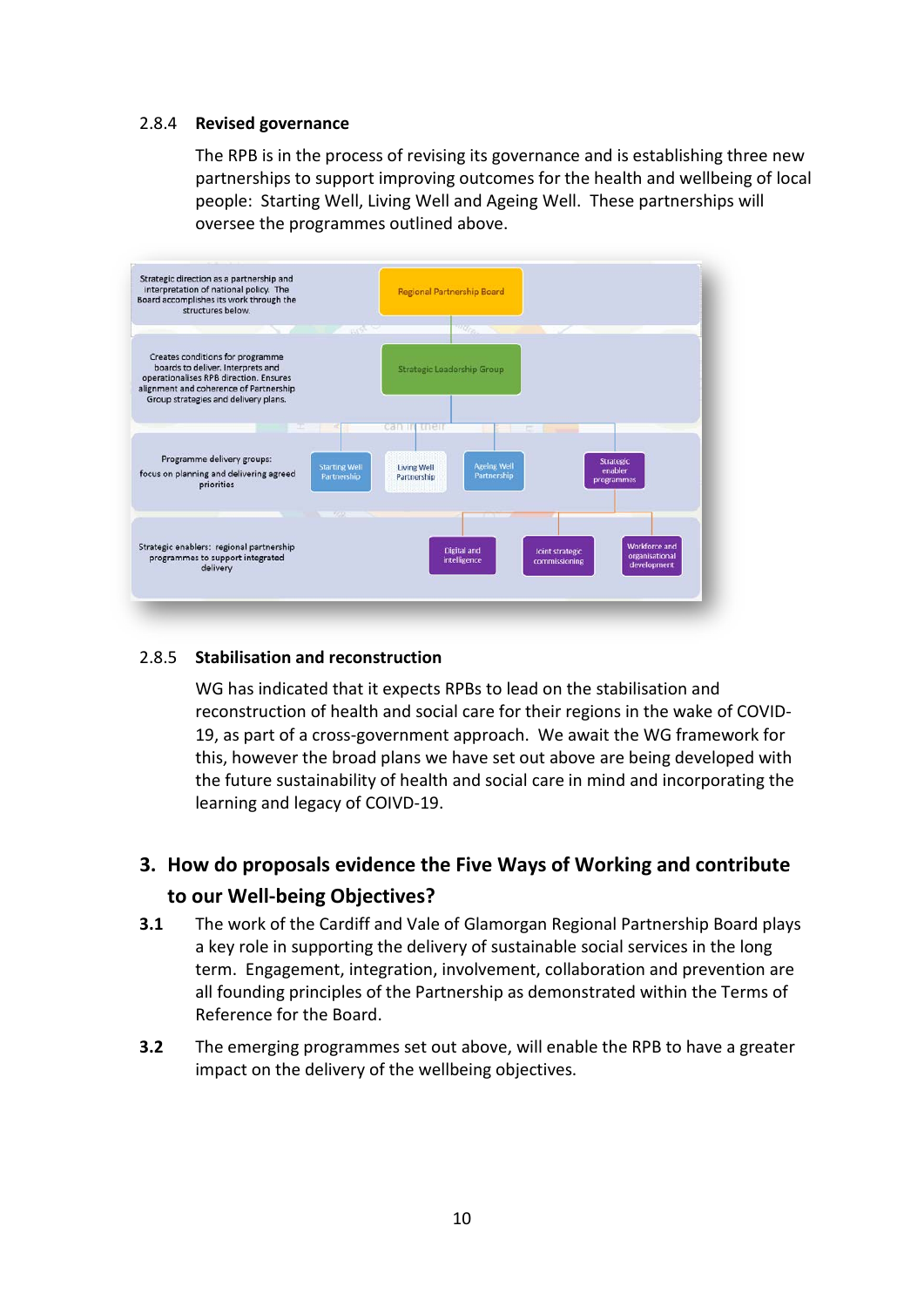# **4. Resources and Legal Considerations**

# **Financial**

- **4.1** Welsh Government have announced the continuation of the Transformation Fund, continuous engagement funding and Research, Innovation and Improvement Coordination Hub (RIICH) into 21/22.
- **4.2** However, there remains significant concern regarding the ongoing nature of the core Integrated Care Fund (ICF) allocation (£11,601,000), which currently has only been confirmed until the end of March 2021, with the exception of dementia funding which runs to March 2022. It is anticipated that this will be rolled forward a further year, but this is yet to be confirmed by Welsh Government.
- **4.3** The forward plan set out above is being developed to address the sustainability of the projects the short-term grant funding has supported to date. Robust evaluation and business planning arrangements are being established to feed into the statutory organisations' financial planning rounds as appropriate.

### **Employment**

- **4.4** Both the ICF and Transformation Fund have enabled the employment of key staff within the Council. Every effort has been taken to limit the number of permanent roles. Nevertheless, the 6 year period of the ICF's existence along with the need to secure key skills sets from a limited pool of availability has meant that a significant pool of permanent staff are now funded through this short term resource.
- **4.5** The consequent human resource risk is being detailed as part of the ongoing risk assessment and a full overview will be considered at the Regional Partnership Board in late January 2021.

### **Legal (Including Equalities)**

- **4.6** The work outlined in this report sets out the progress of the RPB in meeting the requirements of Part 9 of the SSWWA. The Partnership Arrangements Regulations places a requirement on Local Authorities to establish and maintain pooled funds in relation to:
	- o The exercise of their care home accommodation;
	- o The exercise of family support function;
	- o Such of their specified functions as they decide they will exercise jointly in consequence of the assessment carried out under Section 14(a) of the Act.

# **5. Background Papers**

Cardiff and Vale of Glamorgan Regional Partnership Board Annual Report 2019/20

[https://cvihsc.co.uk/wp-content/uploads/2020/11/Cardiff-and-Vale-of-Glamorgan-PRB-](https://cvihsc.co.uk/wp-content/uploads/2020/11/Cardiff-and-Vale-of-Glamorgan-PRB-Annual-Report-2019-20-FINAL.pdf)[Annual-Report-2019-20-FINAL.pdf](https://cvihsc.co.uk/wp-content/uploads/2020/11/Cardiff-and-Vale-of-Glamorgan-PRB-Annual-Report-2019-20-FINAL.pdf)